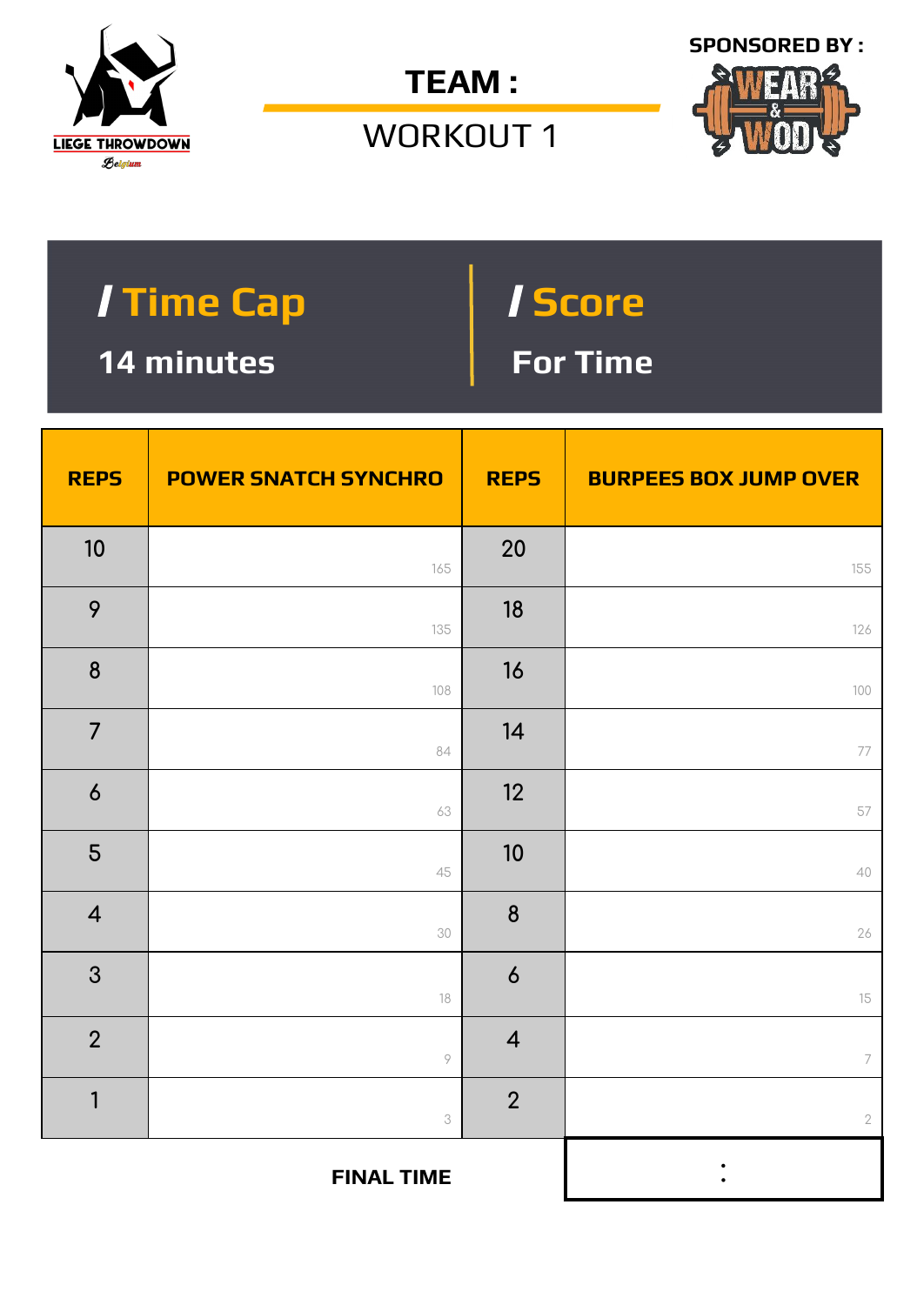

# **TEAM :**

WORKOUT 1



### **TEAM :** WORKOUT 1

L'équipe devra réalisé le plus rapidement possible 10 Power Snatch Synchro ensuite 20 Burpees Box Jump Over à partager (ou non) suivi par 9 Power Snatch Synchro et 18 Burpees Box Jump Over à partager (ou non) suivi de 8 Power Snatch Synchro et 16 Burpees Box Jump Over à partager (ou non) ainsi de suite jusqu'à arriver à 1 Power Snatch Synchro et de 2 Burpees Box Jump Over à partager (ou non).

Les Power Snatch synchro demandent que les deux athlètes travaillent simultanément et en étant synchronisés. Si un athlète est plus rapide, il devra attendre son équipier pour synchroniser le mouvement en haut (barre au dessus de la tête). La synchro est donc validée à la fin du mouvement.

Les Box Jump Over sont à partager, c'est à dire que c'est un athlète à la fois qui travaille, et le changement se fait à votre choix.

Lors du partage des reps et pour la transition entre les deux athlètes, vous devez impérativement taper dans la main de votre équipier.

La limite de temps pour réaliser le workout est de 14 minutes.

The team must perform as fast as possible 10 power snatch synchro and 20 Burpees Box Jump Over to share (or not) following with 9 power snatch synchro and 18 Burpees Box Jump Over to share (or not). The next round is 8 power snatch and 16 Burpees Box Jump Over to share (or not) and so on until 1 rep of power snatch synchro and 2 rep of Burpees Box Jump Over to share (or not).

The Power Snatch synchro means that both athletes are working simultaneously and the movement must be synchronized.If one of the athlete is faster, the athlete must wait for his/her teammate at the top position (barbell over the head). The synchro is correct at the end of the movement.

The Box Jump Over are to share, meaning that it should be one athlete at a time working out, you are allow to switch whenever you want. For the sharing of reps and switch between teammates, you must indicate the switch by tapping the hand of your teammate

Time limit to complete the workout is 14 minutes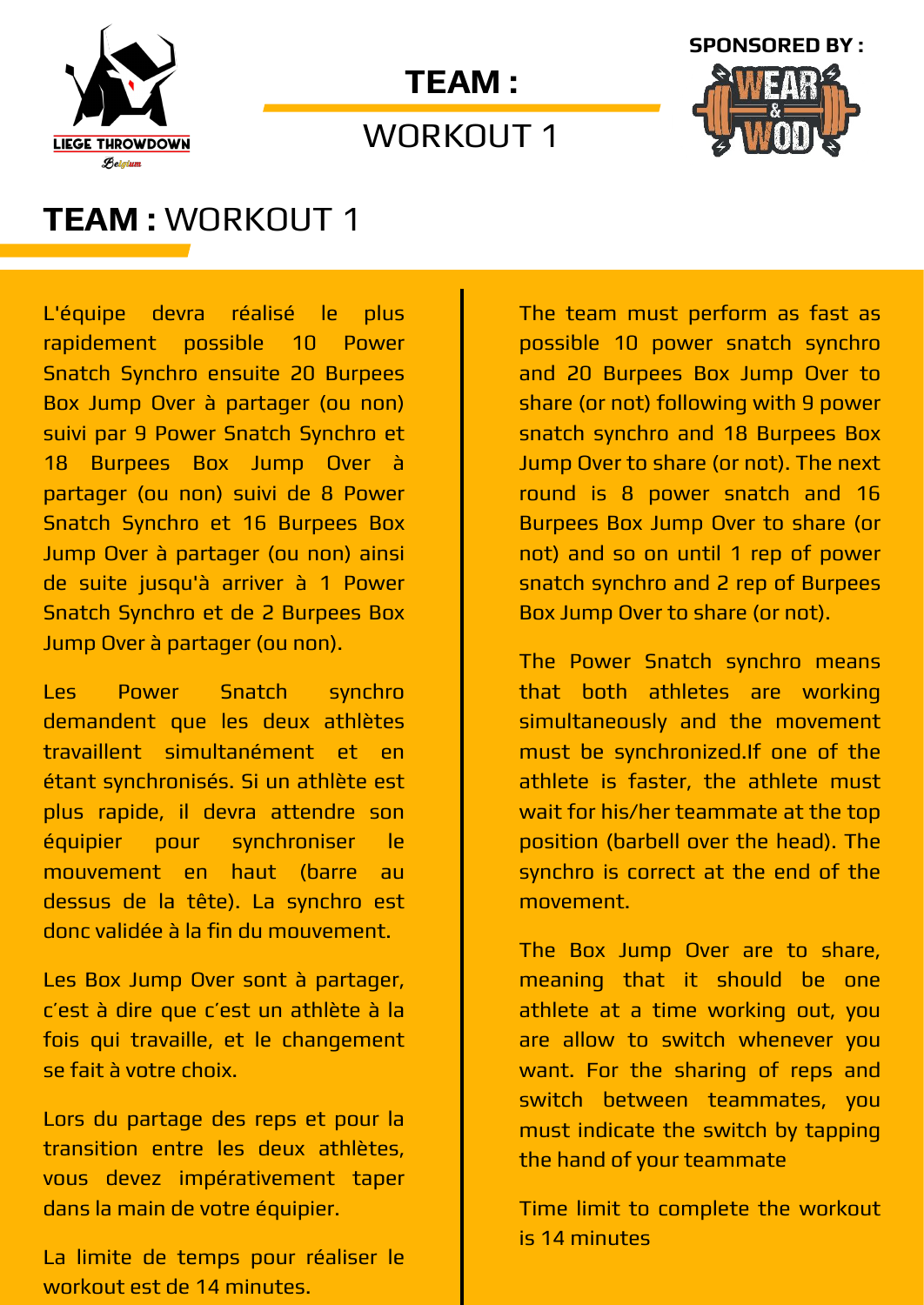

\*



### WORKOUT 1



# **TEAM :** WORKOUT 1



### **SCORING**

Score = Le temps pour achever le workout

Si vous n'avez pas réussis à compléter le workout dans le temps impartis, veuillez ajouter 1 seconde par répétition manquante. (Exemple : vous avez réalisé 2 power snatch synchro dans la série de 4 répétitions des Power Snatch synchro. Votre score sera alors de 14 minutes et 28 secondes, puisqu'il vous manque 28 répétitions pour finir le workout).

Une vidéo de la performance de l'équipe est obligatoire.

Score = The time to complete the workout

If you are unable to complete the workout in the given time, you must add 1 second per missing rep. (For example : you performed 2 power snatch synchro in the 4 reps power snatch synchro series. Your score will be 10 minutes and 28 seconds, as you are missing 28 reps to finish the workout).

A video of the team's performance is obligatory